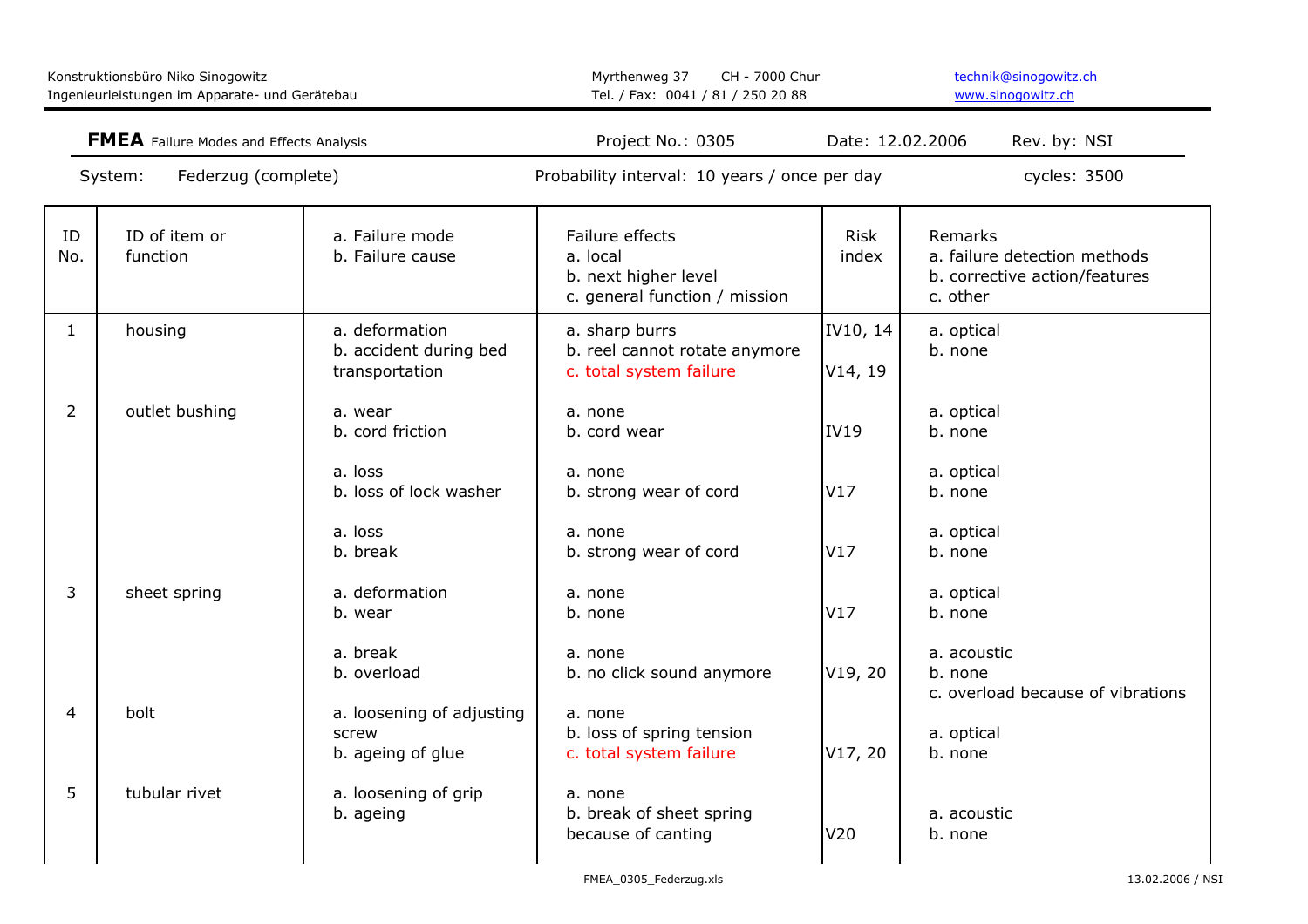| Konstruktionsbüro Niko Sinogowitz<br>Ingenieurleistungen im Apparate- und Gerätebau<br><b>FMEA</b> Failure Modes and Effects Analysis<br><b>BG Federzug</b><br>System: |                           | Myrthenweg 37<br>CH - 7000 Chur<br>Tel. / Fax: 0041 / 81 / 250 20 88            |                                                                                                                                                                                                         | technik@sinogowitz.ch<br>www.sinogowitz.ch |                                                                                      |  |
|------------------------------------------------------------------------------------------------------------------------------------------------------------------------|---------------------------|---------------------------------------------------------------------------------|---------------------------------------------------------------------------------------------------------------------------------------------------------------------------------------------------------|--------------------------------------------|--------------------------------------------------------------------------------------|--|
|                                                                                                                                                                        |                           |                                                                                 | Project No.: 0305<br>Date: 12.02.2006<br>Probability interval: 10 years / once per day                                                                                                                  |                                            | Rev. by: NSI<br>cycles: 3500                                                         |  |
|                                                                                                                                                                        |                           |                                                                                 |                                                                                                                                                                                                         |                                            |                                                                                      |  |
| ID<br>No.                                                                                                                                                              | ID of item or<br>function | a. Failure mode<br>b. Failure cause                                             | Failure effects<br>a. local<br>b. next higher level<br>c. general function / mission                                                                                                                    | <b>Risk</b><br>index                       | Remarks<br>a. failure detection methods<br>b. corrective action/features<br>c. other |  |
| 6                                                                                                                                                                      | lock washer               |                                                                                 |                                                                                                                                                                                                         |                                            |                                                                                      |  |
| $\overline{7}$                                                                                                                                                         | adjusting screw           | a. head break<br>b. ageing/impact<br>a. head wear<br>b. wrong tool              | a. none<br>b. cord reel looses bearing<br>c. total system failure<br>a. sharp burrs<br>b. adjustment of spring tension<br>difficult or impossible<br>c. adjustment difficult or<br>impossible if needed | V17, 20<br>IV10, 14<br>V14, 19<br>V14, 19  | a. optical<br>b. none<br>a. optical<br>b. none                                       |  |
|                                                                                                                                                                        |                           | a. reduced friction<br>b. intrusion of lubricant<br>between head and<br>housing | a. none<br>b. position of bolt insecure<br>c. possible system failure                                                                                                                                   | V14, 19                                    | a. optical<br>b. none                                                                |  |
| 8                                                                                                                                                                      | disc spring               | a. loss of tension<br>b. ageing                                                 | a. none<br>b. position of bolt insecure<br>c. possible system failure                                                                                                                                   | V19, 20                                    | a. measuring<br>b. none                                                              |  |
| 16                                                                                                                                                                     | (cable)                   |                                                                                 |                                                                                                                                                                                                         |                                            |                                                                                      |  |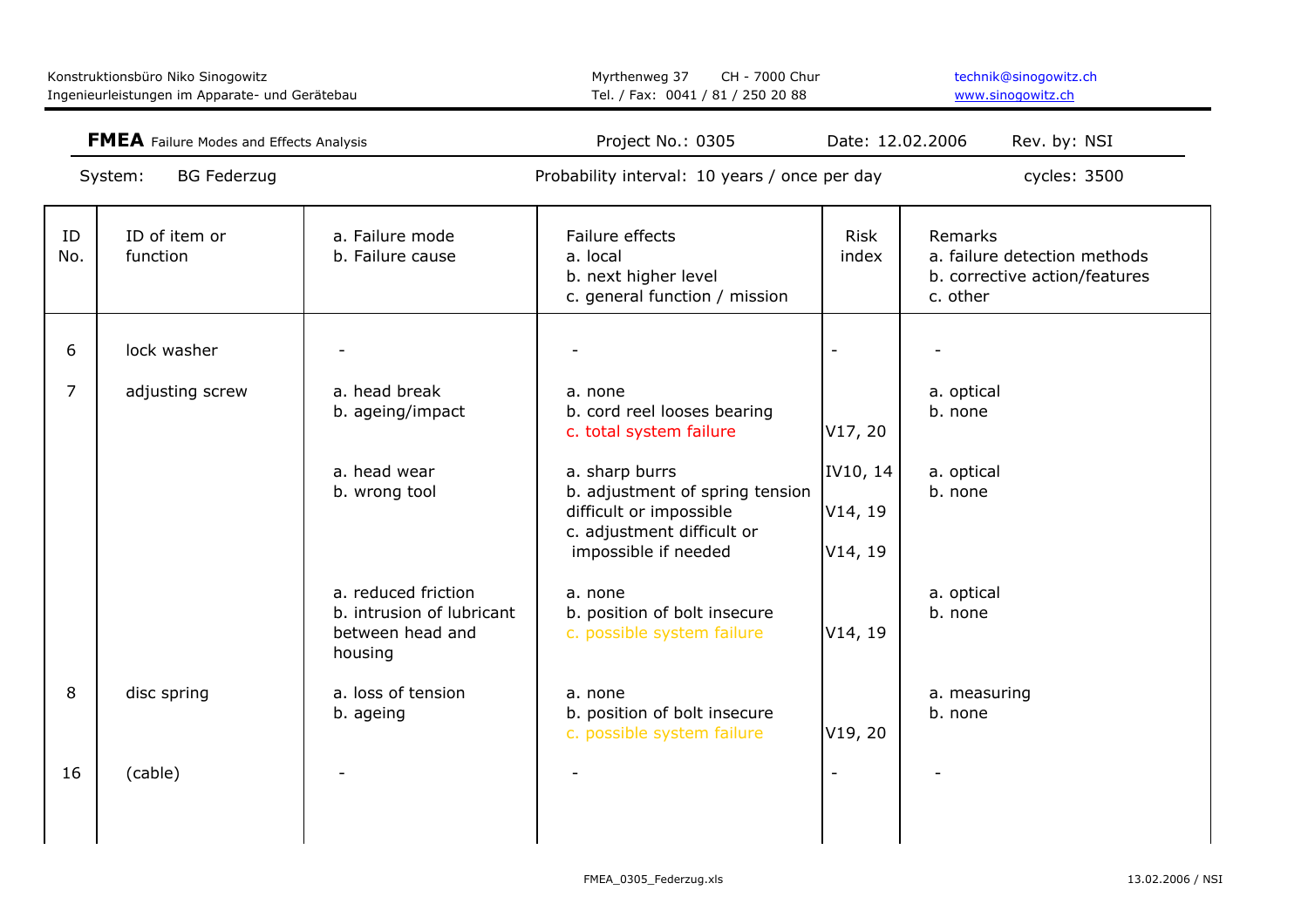| Konstruktionsbüro Niko Sinogowitz<br>Ingenieurleistungen im Apparate- und Gerätebau |                           | Myrthenweg 37<br>CH - 7000 Chur<br>Tel. / Fax: 0041 / 81 / 250 20 88 |                                                                                      | technik@sinogowitz.ch<br>www.sinoqowitz.ch |                                                                                      |
|-------------------------------------------------------------------------------------|---------------------------|----------------------------------------------------------------------|--------------------------------------------------------------------------------------|--------------------------------------------|--------------------------------------------------------------------------------------|
| <b>FMEA</b> Failure Modes and Effects Analysis<br><b>BG Federzug</b><br>System:     |                           | Project No.: 0305                                                    | Date: 12.02.2006                                                                     | Rev. by: NSI                               |                                                                                      |
|                                                                                     |                           |                                                                      | Probability interval: 10 years / once per day                                        |                                            | cycles: 3500                                                                         |
| ID<br>No.                                                                           | ID of item or<br>function | a. Failure mode<br>b. Failure cause                                  | Failure effects<br>a. local<br>b. next higher level<br>c. general function / mission | <b>Risk</b><br>index                       | Remarks<br>a. failure detection methods<br>b. corrective action/features<br>c. other |
| 10                                                                                  | cord reel                 | a. flange break<br>b. cord drag                                      | a. none<br>b. cord loose<br>c. total system failure                                  | V17, 20                                    | a. optical<br>b. none                                                                |
|                                                                                     |                           | a. wear<br>b. bolt friction                                          | a. none<br>b. more clearance                                                         | V <sub>20</sub>                            | a. measuring<br>b. none                                                              |
| 11                                                                                  | reel hub                  | a. wear<br>b. bolt friction                                          | a. none<br>b. more clearance                                                         | V20                                        | a. measuring<br>b. none                                                              |
| 12                                                                                  | coil spring               | a. break<br>b. lack of lubricant                                     | a. none<br>b. reel loose<br>c. total system failure                                  | V14, 17                                    | a. optical<br>b. none                                                                |
|                                                                                     |                           | a. loss of tension<br>b. ageing/use                                  | a. none<br>b. reel loose<br>c. less cord tension                                     | V19, 20                                    | a. measuring<br>b. none                                                              |
| 13                                                                                  | cylinder bolt             |                                                                      |                                                                                      |                                            |                                                                                      |
| 14                                                                                  | cord                      | a. break<br>b. wear/drag                                             | a. none<br>b. reel loose<br>c. total system failure                                  | V14, 19                                    | a. optical<br>b. none                                                                |
| 15                                                                                  | cable connector           | a. break<br>b. wear/drag                                             | a. none<br>b. cable loose                                                            | V20                                        | a. optical<br>b. none                                                                |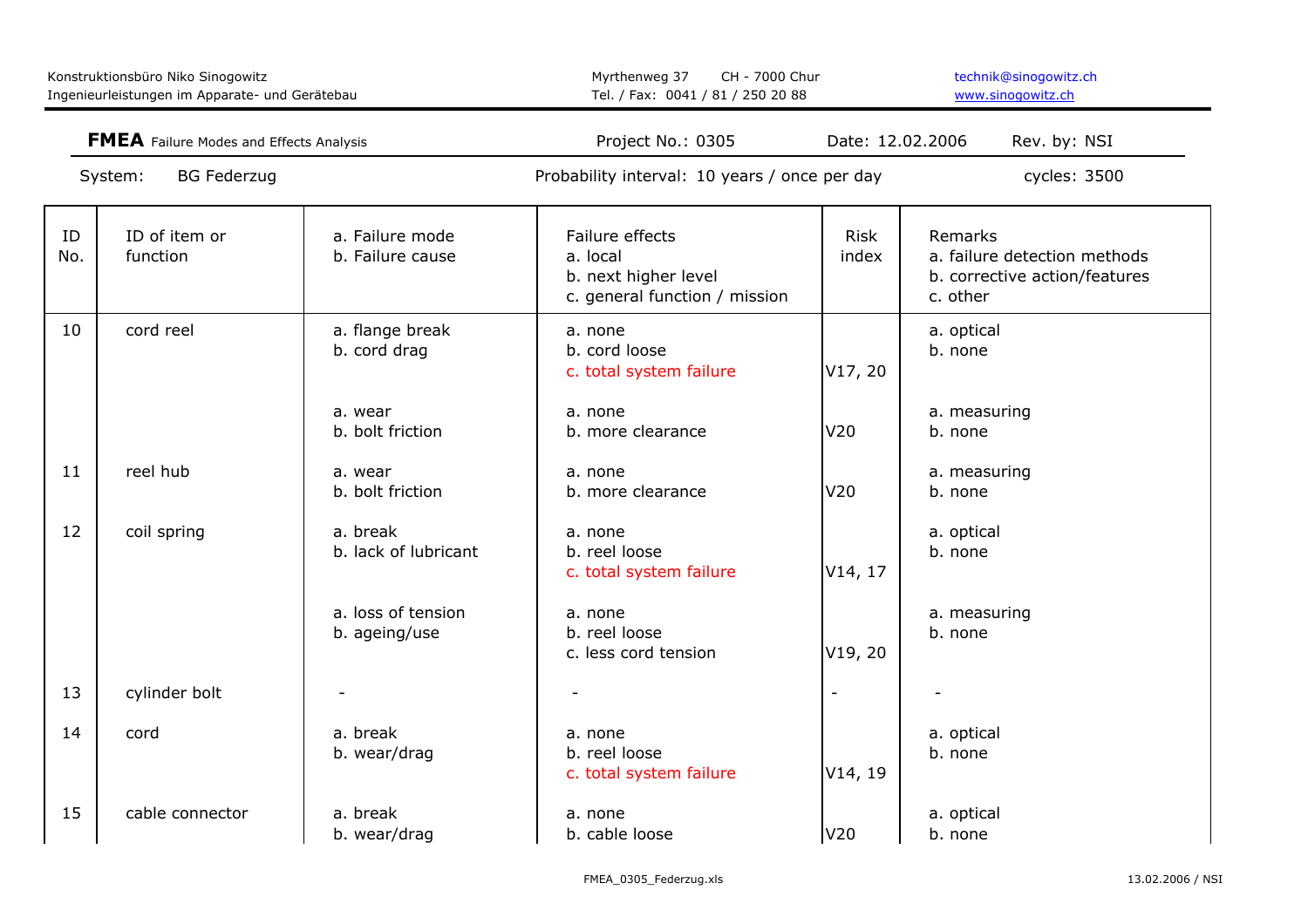| Konstruktionsbüro Niko Sinogowitz              | Myrthenweg 37 CH - 7000 Chur      | technik@sinogowitz.ch |
|------------------------------------------------|-----------------------------------|-----------------------|
| Ingenieurleistungen im Apparate- und Gerätebau | Tel. / Fax: 0041 / 81 / 250 20 88 | www.sinogowitz.ch     |

#### **FMEA** Failure Modes and Effects Analysis

|  |  | <b>Risk index table:</b> |
|--|--|--------------------------|
|--|--|--------------------------|

| Probability<br>οf<br>Occurrence | Severity I<br>Catastrophic<br>(Death, serious<br>injury) | Severity II<br>Significant<br>(Reversible<br>serious injury) | Severity III<br>Marginal<br>(Inconvenience) | Severity IV<br>Negligible<br>(Annoyance) |
|---------------------------------|----------------------------------------------------------|--------------------------------------------------------------|---------------------------------------------|------------------------------------------|
| I Frequent                      |                                                          |                                                              |                                             | 13                                       |
| II Probable                     |                                                          | .5                                                           | 9                                           | 16                                       |
| <b>III Occasional</b>           | 4                                                        | 6                                                            | 11                                          | 18                                       |
| IV Remote                       | 8                                                        | 10                                                           | 14                                          | 19                                       |
| V Improbable                    | 12                                                       | 15                                                           | 17                                          | 20                                       |

probable = once a month remote = once in 3 years

frequent = daily example and the occasional = twice per year improbable = once in 15 years

# **what to do in a given range:**

| $1$ to 5   | unacceptable                                             |
|------------|----------------------------------------------------------|
| 6 to 9     | undesirable                                              |
| 10 to $16$ | acceptable upon completion of quality reassurance review |
| 17 to 20   | acceptable without review                                |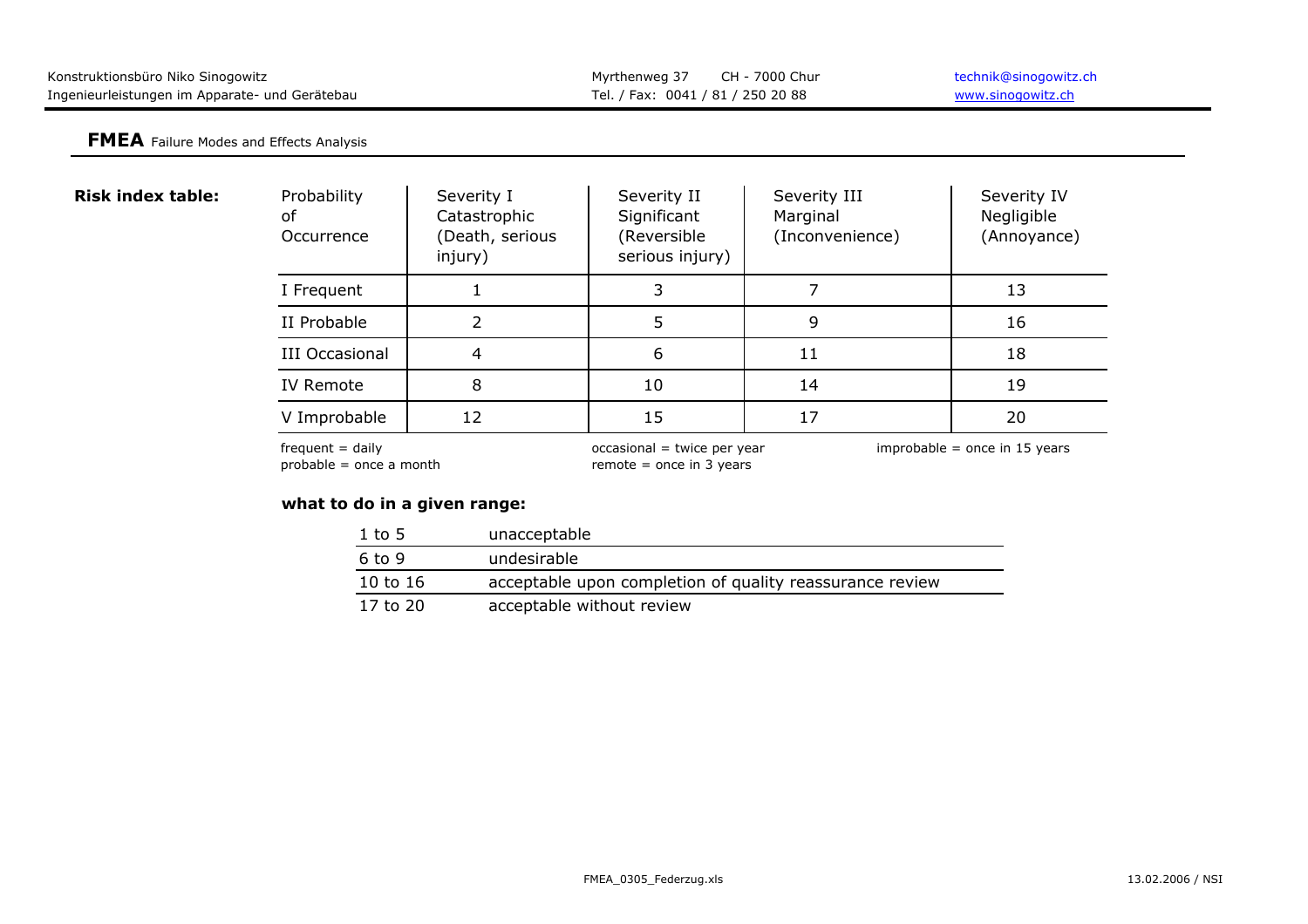| Konstruktionsbüro Niko Sinogowitz              | Myrthenweg 37 CH - 7000 Chur      | technik@sinogowitz.ch |
|------------------------------------------------|-----------------------------------|-----------------------|
| Ingenieurleistungen im Apparate- und Gerätebau | Tel. / Fax: 0041 / 81 / 250 20 88 | www.sinogowitz.ch     |

#### **FMEA** Failure Modes and Effects Analysis